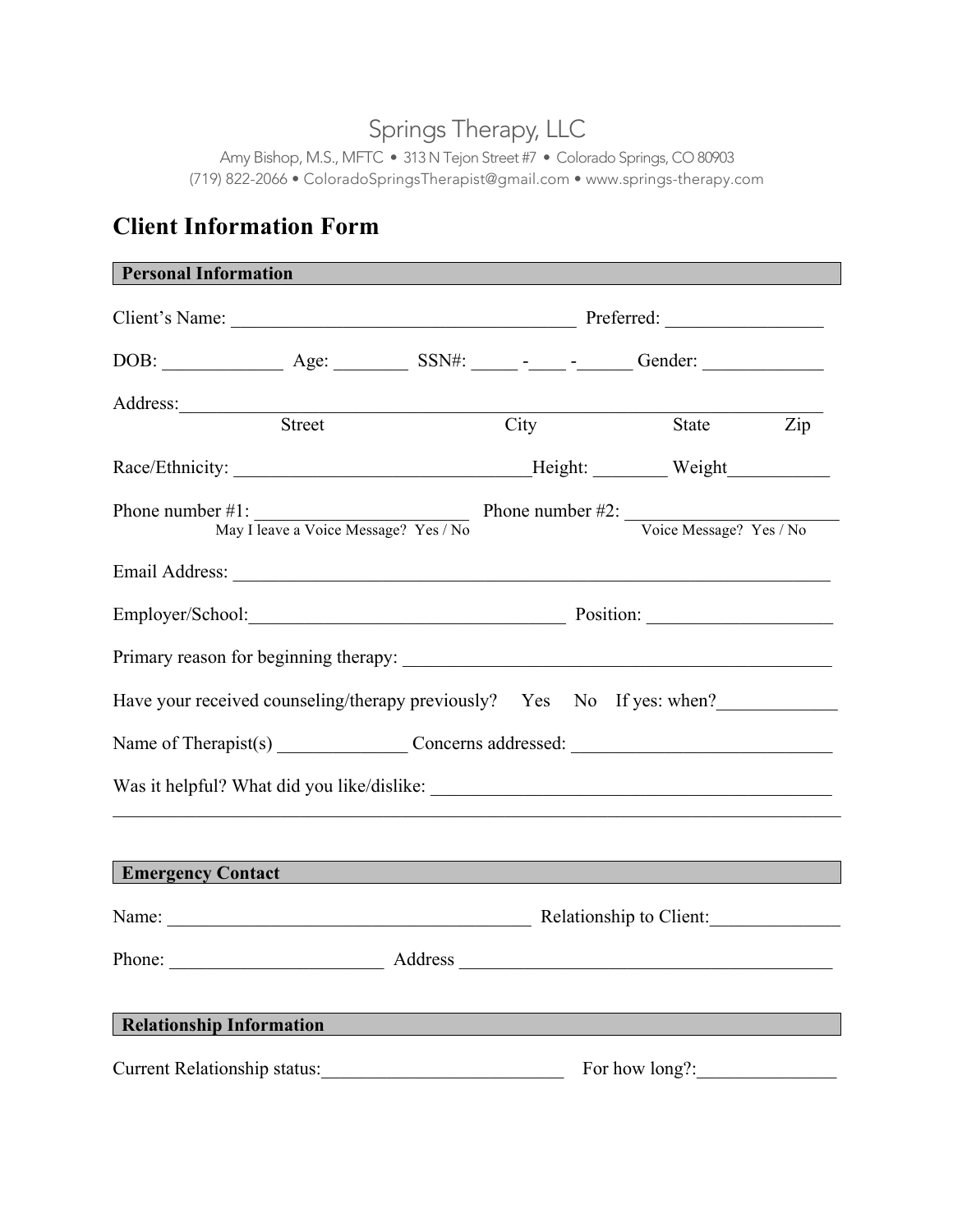|                                        |         | corresponds with your current feelings about the relationship:                                                  | Please rate your current overall level of relationship satisfaction by circling the number that<br>(extremely unsatisfied) 1 2 3 4 5 6 7 8 9 10 (extremely satisfied)                                                                |
|----------------------------------------|---------|-----------------------------------------------------------------------------------------------------------------|--------------------------------------------------------------------------------------------------------------------------------------------------------------------------------------------------------------------------------------|
|                                        |         |                                                                                                                 |                                                                                                                                                                                                                                      |
|                                        |         | Relationship Weaknesses: Manual Manual Manual Manual Manual Manual Manual Manual Manual Manual Manual Manual Ma |                                                                                                                                                                                                                                      |
|                                        |         | Have any of the following have been present in your current relationship:                                       | Verbal/emotional abuse Physical Abuse Sexual Abuse Affairs: me/ partner                                                                                                                                                              |
|                                        |         |                                                                                                                 | Have you ever experienced any of the following (not including your current relationship)?<br>Verbal/emotional abuse Physical Abuse Sexual Abuse Affairs: me / partner                                                                |
|                                        |         |                                                                                                                 | Partner's Occupation: Place of work/school:                                                                                                                                                                                          |
|                                        |         |                                                                                                                 |                                                                                                                                                                                                                                      |
|                                        |         |                                                                                                                 |                                                                                                                                                                                                                                      |
|                                        |         |                                                                                                                 | Any other important relationship information? ___________________________________<br>,我们也不能在这里的人,我们也不能在这里的人,我们也不能在这里的人,我们也不能在这里的人,我们也不能在这里的人,我们也不能在这里的人,我们也不能在这里的人,我们也                                                               |
|                                        |         |                                                                                                                 | <u> 1989 - Jan Samuel Barbara, margaret eta idazlea (h. 1989).</u>                                                                                                                                                                   |
|                                        |         |                                                                                                                 | Childhood Family <b>Executive Contract Contract Contract Contract Contract Contract Contract Contract Contract Contract Contract Contract Contract Contract Contract Contract Contract Contract Contract Contract Contract Contr</b> |
|                                        |         |                                                                                                                 |                                                                                                                                                                                                                                      |
|                                        |         |                                                                                                                 | Currently: Living, Age: Health: Relationship: Close Not Close<br>Deceased, Cause of death: Your age at the time of her death:                                                                                                        |
|                                        |         |                                                                                                                 |                                                                                                                                                                                                                                      |
|                                        |         |                                                                                                                 | Not Close<br>Deceased, Cause of death: Your age at the time of his death:                                                                                                                                                            |
|                                        |         | Are your parents still married (or were they at time of death?) Yes                                             | N <sub>o</sub>                                                                                                                                                                                                                       |
| <b>Siblings</b><br><b>Sibling Name</b> |         | Older/younger   Age difference in years                                                                         | Describe your relationship                                                                                                                                                                                                           |
|                                        | Older   |                                                                                                                 |                                                                                                                                                                                                                                      |
|                                        | Younger |                                                                                                                 |                                                                                                                                                                                                                                      |
|                                        | Older   |                                                                                                                 |                                                                                                                                                                                                                                      |
|                                        | Younger |                                                                                                                 |                                                                                                                                                                                                                                      |
|                                        | Older   |                                                                                                                 |                                                                                                                                                                                                                                      |
|                                        | Younger |                                                                                                                 |                                                                                                                                                                                                                                      |
|                                        | Older   |                                                                                                                 |                                                                                                                                                                                                                                      |

Younger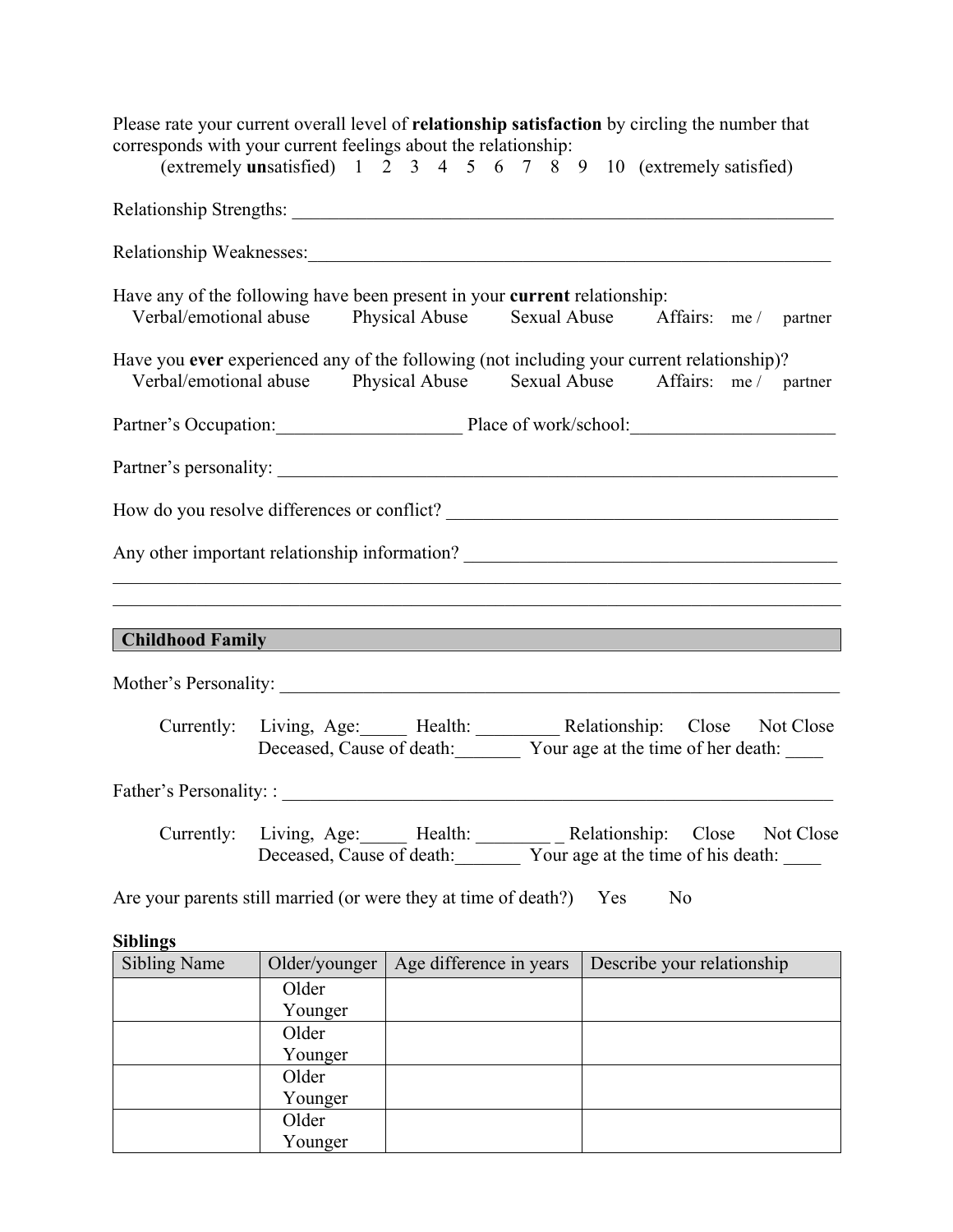Important Step Parents? Please list: \_\_\_\_\_\_\_\_\_\_\_\_\_\_\_\_\_\_\_\_\_\_\_\_\_\_\_\_\_\_\_\_\_\_\_\_\_\_\_\_\_\_\_\_\_\_\_\_\_

| If not raised by parents, who did/when?                                                                 |                   |           |     |                      |
|---------------------------------------------------------------------------------------------------------|-------------------|-----------|-----|----------------------|
| Birthplace:                                                                                             | Family's Religion | this was: |     | positive<br>negative |
| Current religion/Spirituality?<br>Is it important to you to have spirituality included in your therapy? |                   | Yes       | No. |                      |

 $\mathcal{L}_\mathcal{L} = \{ \mathcal{L}_\mathcal{L} = \{ \mathcal{L}_\mathcal{L} = \{ \mathcal{L}_\mathcal{L} = \{ \mathcal{L}_\mathcal{L} = \{ \mathcal{L}_\mathcal{L} = \{ \mathcal{L}_\mathcal{L} = \{ \mathcal{L}_\mathcal{L} = \{ \mathcal{L}_\mathcal{L} = \{ \mathcal{L}_\mathcal{L} = \{ \mathcal{L}_\mathcal{L} = \{ \mathcal{L}_\mathcal{L} = \{ \mathcal{L}_\mathcal{L} = \{ \mathcal{L}_\mathcal{L} = \{ \mathcal{L}_\mathcal{$ 

### **Current Family / Living Situation**

Family and household members (includes housemates, spouse, partner, and all children (Continue on back if needed.)

| Name | Age | Gender | Relationship |
|------|-----|--------|--------------|
|      |     |        |              |
|      |     |        |              |
|      |     |        |              |
|      |     |        |              |
|      |     |        |              |
|      |     |        |              |
|      |     |        |              |
|      |     |        |              |
|      |     |        |              |

#### **Adverse Childhood Experiences Screen**

Prior to your 18th birthday:

A. Did a parent or other adult in the household often or very often… Swear at you, insult you, put you down, or humiliate you? or Act in a way that made you afraid that you might be physically hurt?

No If Yes, enter 1

- B. Did a parent or other adult in the household often or very often… Push, grab, slap, or throw something at you? or Ever hit you so hard that you had marks or were injured? No\_\_\_ If Yes, enter 1 **\_\_**
- C. Did an adult or person at least 5 years older than you ever… Touch or fondle you or have you touch their body in a sexual way? or Attempt or actually have oral, anal, or vaginal intercourse with you?

No If Yes, enter 1

D. Did you often or very often feel that … No one in your family loved you or thought you were important or special? or Your family didn't look out for each other, feel close to each other, or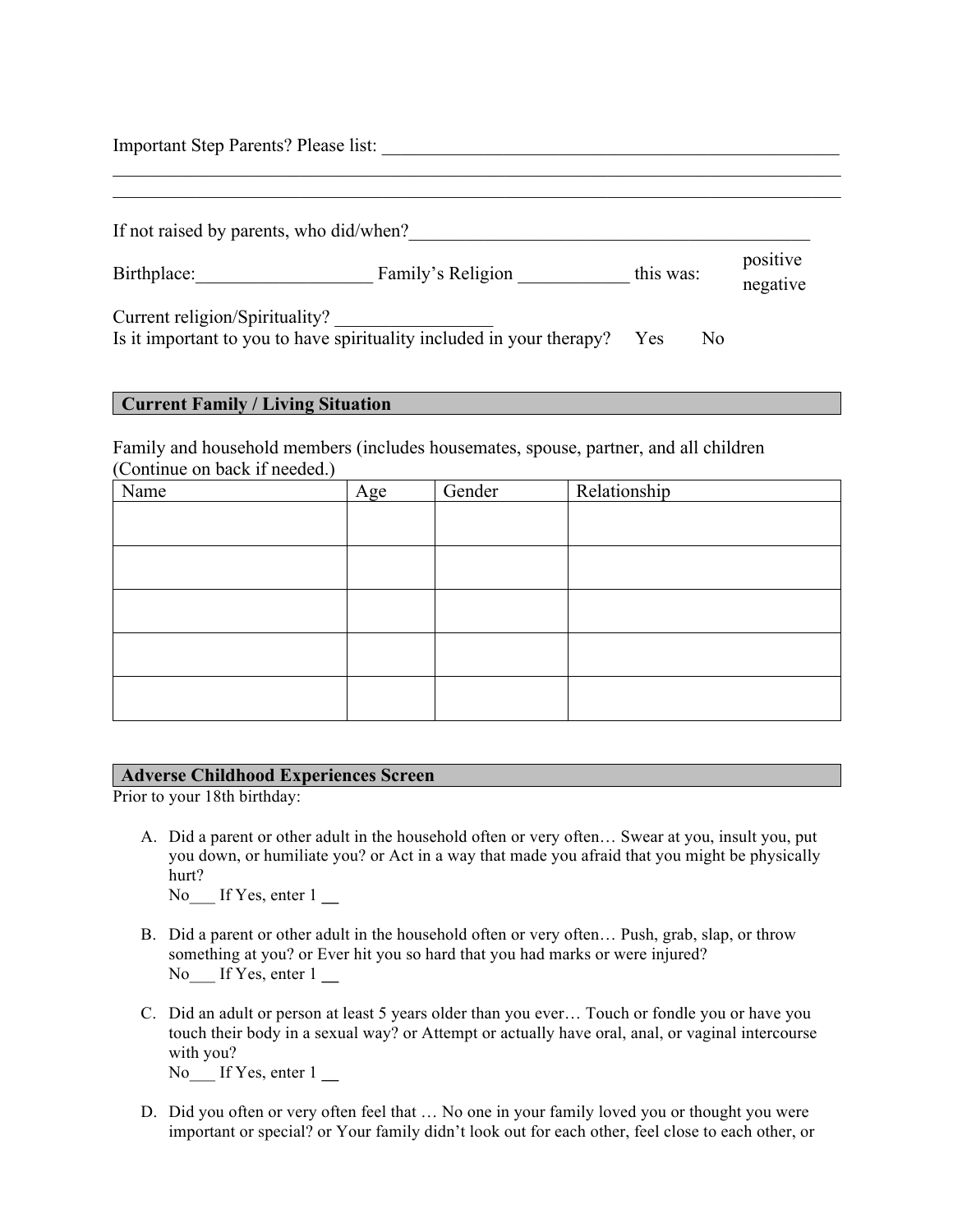support each other? No If Yes, enter 1

- E. Did you often or very often feel that … You didn't have enough to eat, had to wear dirty clothes, and had no one to protect you? or Your parents were too drunk or high to take care of you or take you to the doctor if you needed it? No If Yes, enter 1
- F. Were your parents ever separated or divorced? No If Yes, enter 1
- G. Was your mother or stepmother … Often or very often pushed, grabbed, slapped, or had something thrown at her? or Sometimes, often, or very often kicked, bitten, hit with a fist, or hit with something hard? or Ever repeatedly hit over at least a few minutes or threatened with a gun or knife?

No If Yes, enter 1

- H. Did you live with anyone who was a problem drinker or alcoholic, or who used street drugs? No If Yes, enter 1
- I. Was a household member depressed or mentally ill, or did a household member attempt suicide? No If Yes, enter 1
- J. Did a household member go to prison? No If Yes, enter 1

\*\*Please add up your "Yes" answers to items A-J: \_\_\_\_\_\_\_

#### **Symptoms**

Please indicate if you experience or at times feel:

- ¾ Frequent worry or tension
- $\equiv$  Fear of many things
- ¾ Discomfort in social situations
- ¾ Recurring, distressing thoughts about a trauma
- ¾ Financial stress
- $\equiv$  Stress due to job
- ¾ Stress related to health
- ¾ Stress related to family's health
- ¾ Chronic pain
- ¾ Issues with in-laws
- ¾ Conflict with parents
- ¾ Conflict with partner
- ¾ Conflict with children
- $\equiv$  Issues with parenting
- ¾ Stress due to infertility
- ¾ Panic Attacks
- ¾ Nightmares about traumatic experience
- ¾ Phobias: \_\_\_\_\_\_\_\_\_\_\_\_\_\_\_\_\_\_\_
- ¾ Stress due to miscarriage
- $\equiv$  Stress due to abortion
- ¾ Difficulty with sexual arousal ( high  $/$  low  $)$
- ¾ Difficulty achieving orgasm
- $\equiv$  I want sexuality to be a therapeutic goal
- ¾ Difficulty with emotional intimacy
- ¾ Questions about my sexual orientation
- ¾ Questions about my gender identity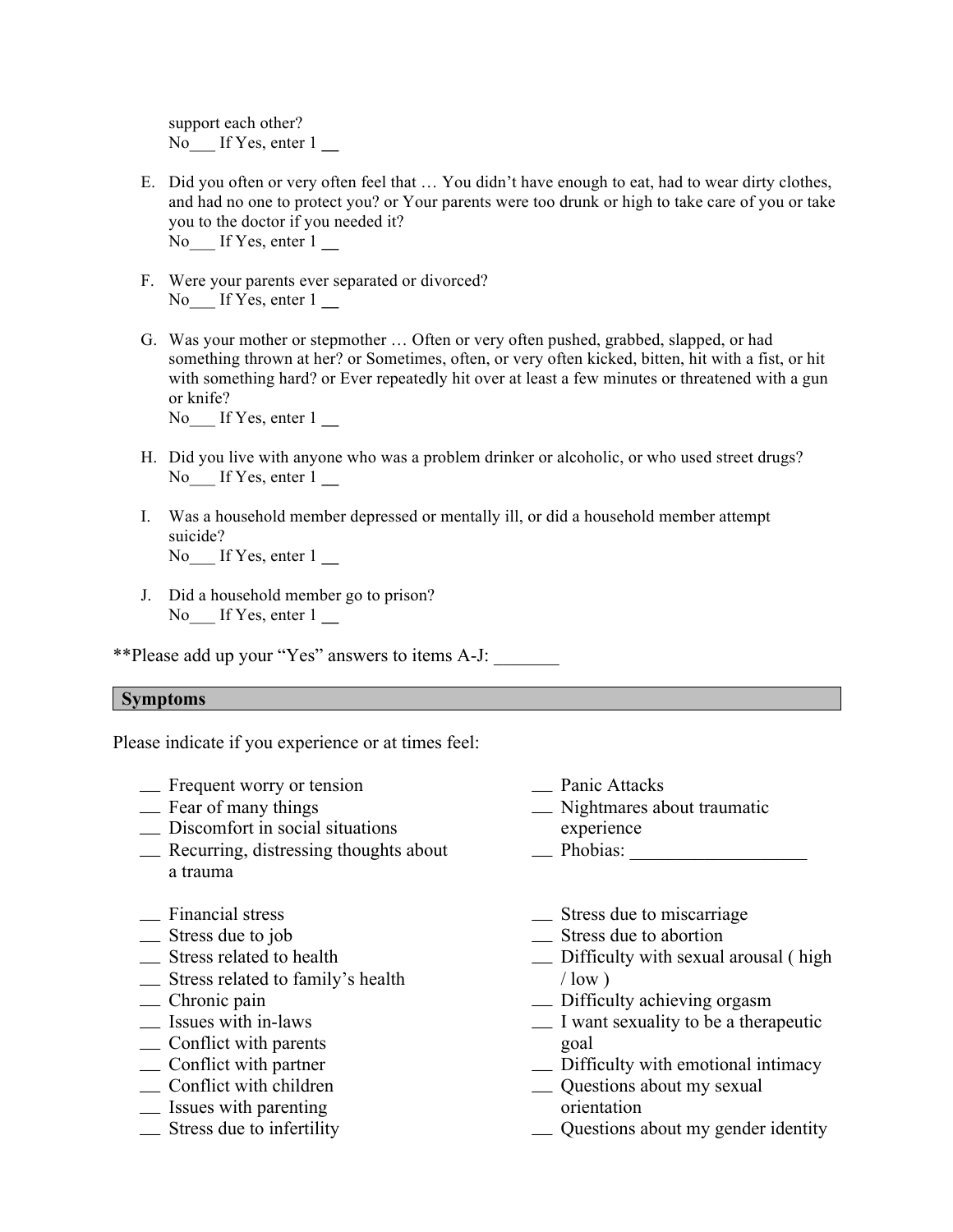- ¾ Decreased interest in pleasurable activities
- ¾ Social Isolation
- ¾ Shyness
- ¾ Loneliness
- ¾ Suicidal Thoughts
- ¾ Bereavement or Feelings of Loss
- ¾ Sad
- $\equiv$  Angry
- ¾ Irritable
- ¾ Hostile
- \_ Euphoric
- $\equiv$  energized and highly optimistic
- ¾ Memory problems or trouble concentrating
- $\equiv$  Trouble explaining myself to others
- ¾ Problems understanding what others tell me
- $\equiv$  Risk Taking behaviors
- ¾ Compulsive or repetitive behaviors
- ¾ Been acting without concern for consequence
- $\equiv$  Thoughts of harming myself
- ¾ Concerning eating habits
- ¾ Restriction of food consumption
- $\equiv$  Binge eating

¾ Normal, daily tasks require more effort ¾ Hopeless about future  $\equiv$  Excessive feelings of guilt  $\equiv$  I have racing thoughts  $\equiv$  I need less sleep than usual ¾ I am more talkative ¾ My moods fluctuate: go up and down ¾ Intrusive or strange thoughts ¾ Obsessive Thoughts  $\equiv$  Been hearing voices when alone ¾ Problems with my speech  $\equiv$  Engaging in self harm  $\equiv$  Been violent toward other(s)  $\equiv$  Thoughts about harming others  $\equiv$  Thoughts of harming my children  $\equiv$  Purging  $\equiv$  A lot of weight loss or gain

¾ Changes or difficulties in sleep (too much not enough)

Which of the above do you experience the most, or which cause you the most distress:

 $\mathcal{L}_\mathcal{L} = \{ \mathcal{L}_\mathcal{L} = \{ \mathcal{L}_\mathcal{L} = \{ \mathcal{L}_\mathcal{L} = \{ \mathcal{L}_\mathcal{L} = \{ \mathcal{L}_\mathcal{L} = \{ \mathcal{L}_\mathcal{L} = \{ \mathcal{L}_\mathcal{L} = \{ \mathcal{L}_\mathcal{L} = \{ \mathcal{L}_\mathcal{L} = \{ \mathcal{L}_\mathcal{L} = \{ \mathcal{L}_\mathcal{L} = \{ \mathcal{L}_\mathcal{L} = \{ \mathcal{L}_\mathcal{L} = \{ \mathcal{L}_\mathcal{$ 

#### **Substance Use Substance Use** *Substance Use*

Please indicate your use of the following non prescription drugs:

|                    | Never | Sometimes   Often (date of last use) | In the past (date of last) |
|--------------------|-------|--------------------------------------|----------------------------|
|                    |       |                                      | use)                       |
| Alcohol            |       |                                      |                            |
| Nicotine           |       |                                      |                            |
| Marijuana          |       |                                      |                            |
| Cocaine/Stimulants |       |                                      |                            |
| Hallucinogens      |       |                                      |                            |
| Sedatives          |       |                                      |                            |
| Methamphetamines   |       |                                      |                            |